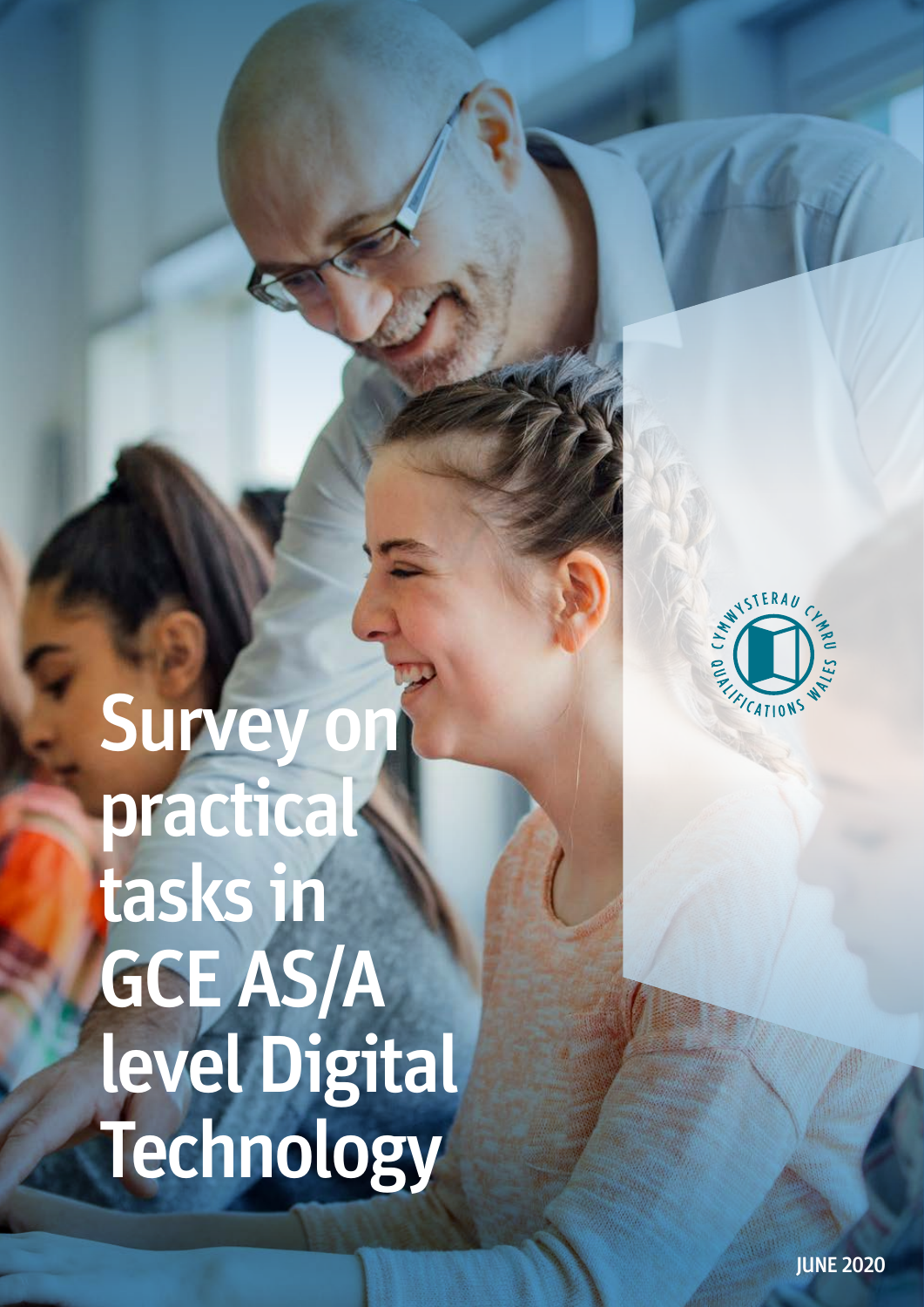# **Contents**

| 6.  |     |  |  |
|-----|-----|--|--|
|     | 7.  |  |  |
|     | 8.  |  |  |
|     | 9.  |  |  |
|     | 10. |  |  |
| 11. |     |  |  |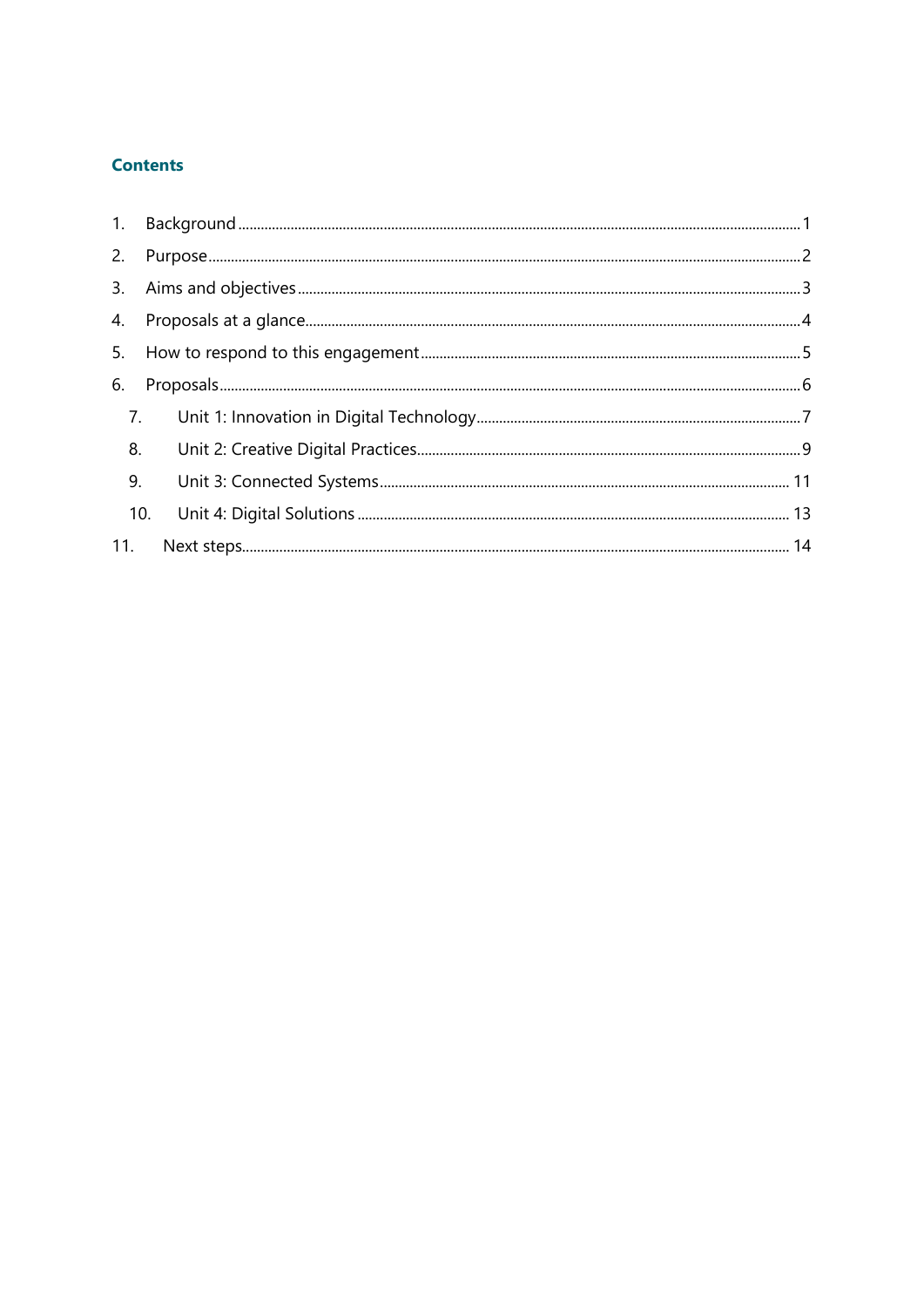# <span id="page-2-0"></span>**1. Background**

- 1.1. In December 2018, Qualifications Wales published a review of qualifications and the qualification system in the ICT sector in Wales. This review was called *[Delivering](https://www.qualificationswales.org/english/publications/delivering-digital-review-of-qualifications-in-the-ict-sector-2018/)  [Digital.](https://www.qualificationswales.org/english/publications/delivering-digital-review-of-qualifications-in-the-ict-sector-2018/)* The review set out a series of actions intended to address the issues it identified. Of these, action 6 set out our intention to invite awarding bodies to develop a new GCE AS/A level Digital Technology qualification for first teaching from September 2022.
- 1.2. This action set out our requirement that this new qualification should:
	- Include current and relevant digital content;
	- Be portable throughout the United Kingdom and the rest of the world;
	- Include manageable and engaging assessments;
	- Provide appropriate progression from GCSE Digital Technology;
	- Support progression into higher education or employment.
- 1.3. We have also invited awarding bodies to develop a GCSE Digital Technology qualification, for which we recently published approval criteria. This document sets out the minimum requirements a qualification must meet in order to be approved for delivery on publicly funded programmes of learning in Wales and can be accessed here. This qualification is intended to be available for first teaching from September 2021.
- 1.4. As part of developing an approval criteria document for the GCE AS/A level qualification, we held a series of development days in March 2019 for teachers and further education lecturers to share their ideas. All sessions were well attended and we thank all those who were involved for their help in shaping the aims and objectives, content and assessment arrangements so far.
- 1.5. We also established the Digital Technology Qualifications Advisory Group to represent the views of different stakeholders across the sector in Wales. It is comprised of teacher representatives from each of the four regional education consortia, representatives from higher education, further education, employers and the awarding body who has expressed its interest in developing the new qualification. The group continues to offer valuable insight into the sector and we thank representatives for their continued support.
- 1.6. Our development activity so far has determined aims and objectives for the qualification and a broad outline for the new qualification.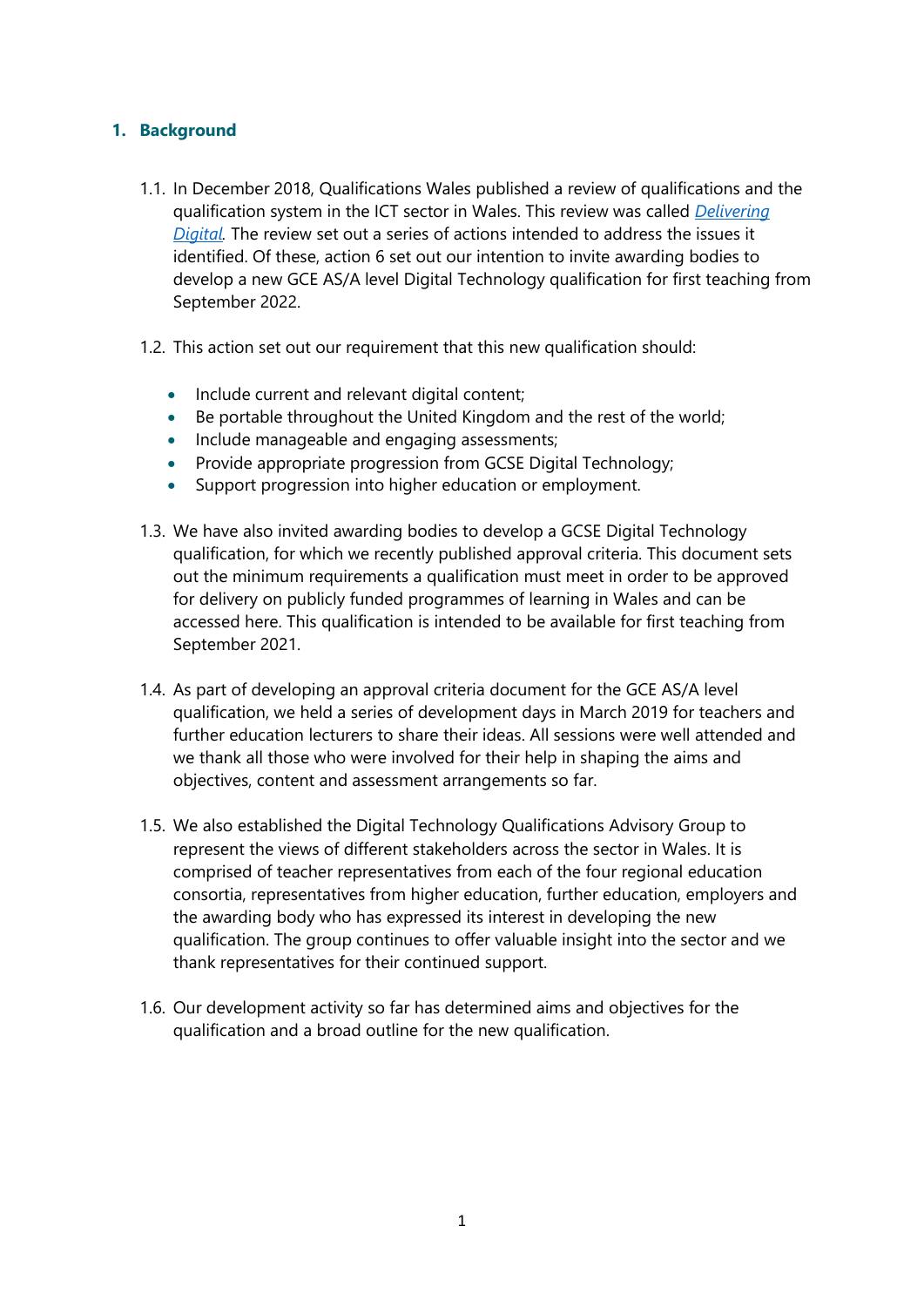## <span id="page-3-0"></span>**2. Purpose**

- 2.1. This is the first of two planned surveys in relation to our work on this qualification. This survey will focus on developing the content and assessment requirements for this qualification. A second survey, planned for autumn 2020, will focus on a draft version of an approval criteria document for this qualification, which sets out the minimum requirements an awarding body must meet when developing the qualification.
- 2.2. In this first survey we are asking for views on the practical assessment tasks for the new AS and A level. We want to make sure that these will meet the aims, objectives<sup>1</sup> and requirements<sup>2</sup> for the new qualifications.
- 2.3. We especially want to hear from:
	- Education professionals
	- Schools
	- Further education colleges
	- Higher education institutions
	- Learners
	- Parents, carers and guardians
	- Employers and representative bodies
	- Regional education consortia
	- Teaching unions
	- Awarding bodies.
- 2.4. In addition, we also ask stakeholders for their views on the proposed content and assessment arrangements identified for AS and A level units which we propose to be assessed by examination.

<sup>&</sup>lt;sup>1</sup> Set out on page 3 of this document.

<sup>&</sup>lt;sup>2</sup> Set out on page 1 of this document.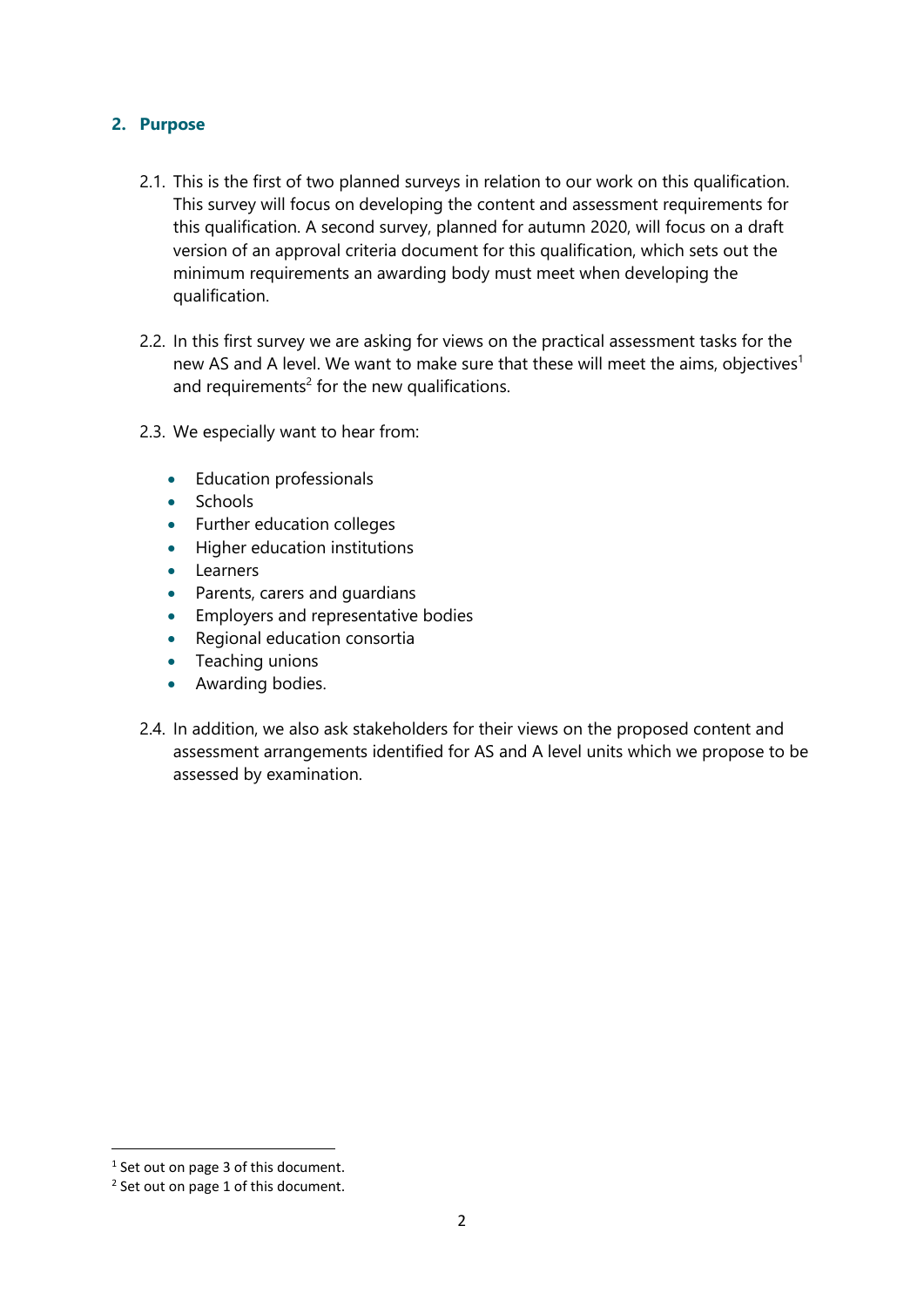# <span id="page-4-0"></span>**3. Aims and objectives**

3.1. Our engagement so far has allowed us to identify six overarching aims and objectives for the GCE AS/A level Digital Technology qualification. These are aims that the qualification must, as a whole, allow learners to achieve. They are:

The GCE Digital Technology specification should ensure learners:

- a) Develop an understanding of past, existing, new and emerging digital technologies;
- b) Develop an understanding of the integrated and connected nature of digital technologies used by individuals and organisations across the world;
- c) Develop skills in planning, designing and creating innovative web-based and multimedia content that meets the needs of specific audiences;
- d) Develop an understanding of the social, moral, ethical, legal and environmental impacts of digital technologies on individuals and wider society;
- e) Develop a knowledge of the systems development life cycle and its iterative and cyclical nature;
- f) Develop skills in researching and exploring issues before finding and implementing effective solutions to them.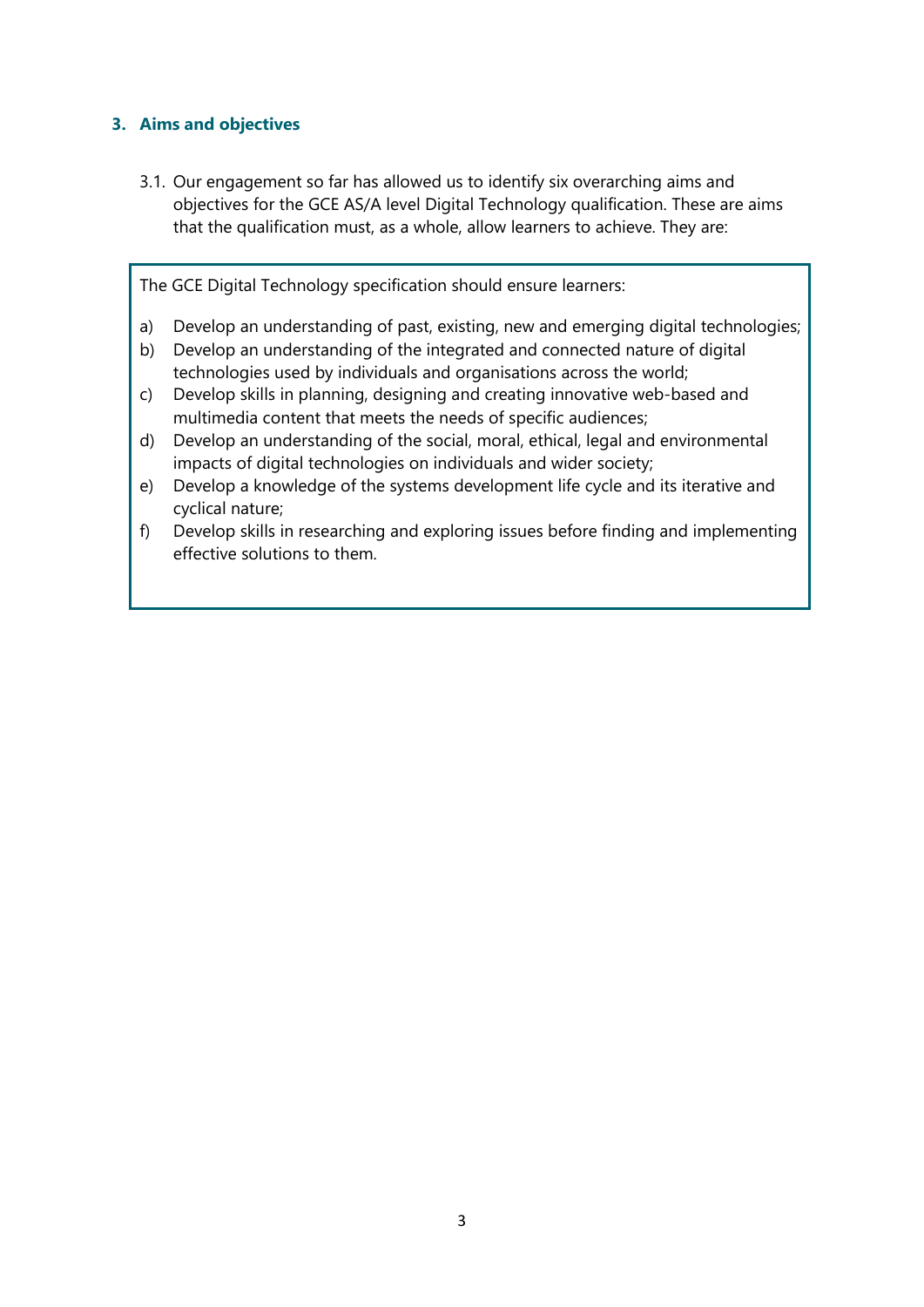# <span id="page-5-0"></span>**4. Proposals at a glance**

4.1. We are currently proposing a GCE qualification of four units – two at AS level and two at A level. A broad outline is shown in the table below.

| <b>Unit title</b>                                                                  | <b>Content overview</b>                                                                                                                                 | <b>Proposed</b><br>assessment<br>method |
|------------------------------------------------------------------------------------|---------------------------------------------------------------------------------------------------------------------------------------------------------|-----------------------------------------|
| <b>Unit 1 (AS):</b><br><b>Innovation in</b><br><b>Digital</b><br><b>Technology</b> | Knowledge and understanding of information systems<br>in contemporary and emerging contexts, and how they<br>are used by individuals and organisations. | Examination                             |
| <b>Unit 2 (AS):</b><br><b>Creative Digital</b><br><b>Practices</b>                 | Knowledge, skills and understanding in planning,<br>designing and developing a creative digital product.                                                | <b>Practical task</b>                   |
| <b>Unit 3 (A2):</b><br><b>Connected</b><br><b>Systems</b>                          | Knowledge and understanding of the ways in which<br>digital systems, and the people and organisations that<br>use them, are connected.                  | Examination                             |
| <b>Unit 4 (A2):</b><br><b>Digital Solutions</b>                                    | Knowledge, skills and understanding in researching,<br>planning, designing and developing a digital product<br>that solves an organisational problem.   | <b>Practical task</b>                   |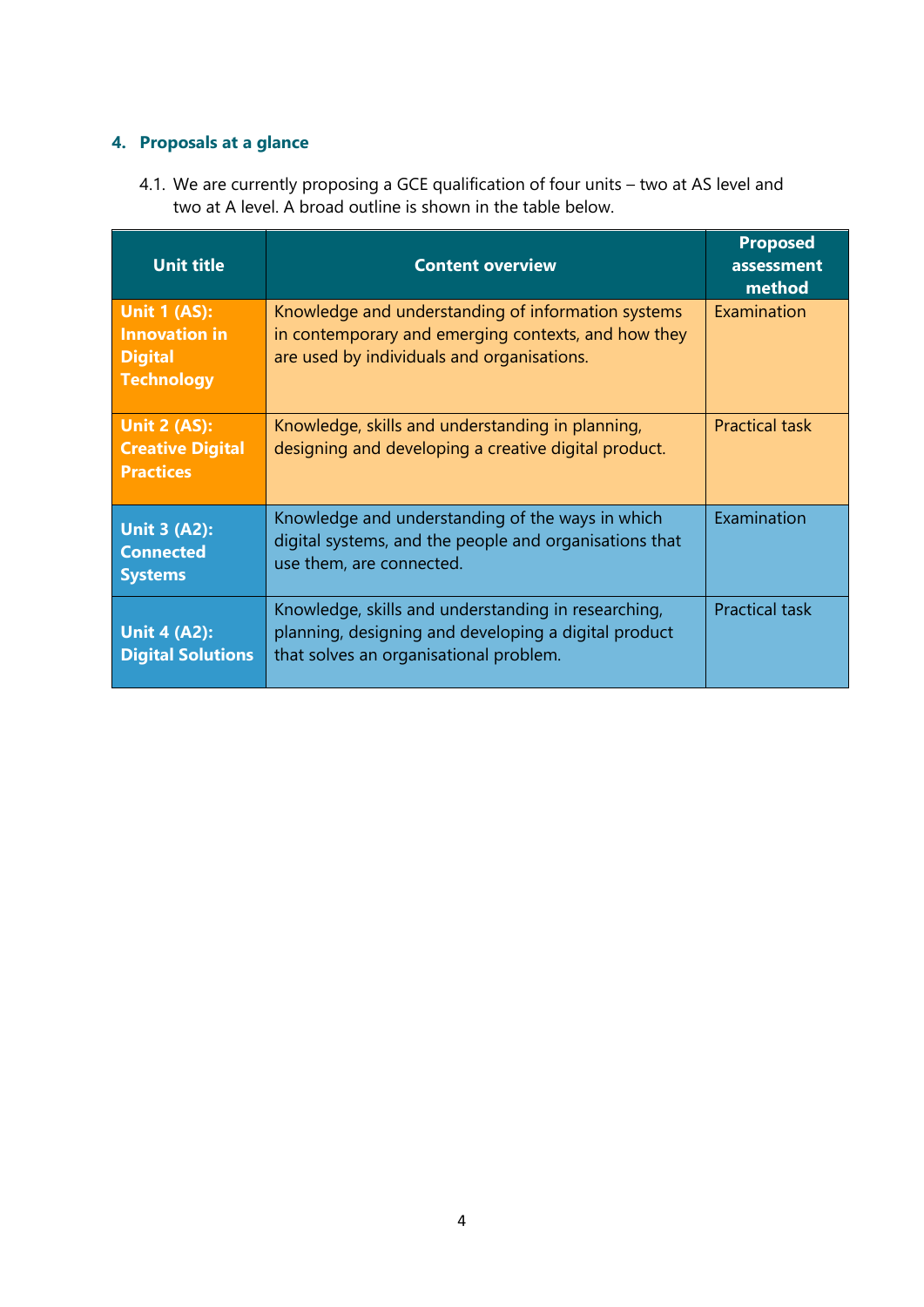#### <span id="page-6-0"></span>**5. How to respond to this engagement**

- 5.1. We encourage you to respond to this engagement by completing the **online survey**. You can do this in English or in Welsh.
- 5.2. The questions that are contained in this survey are also outlined in the sections below.
- 5.3. Wherever possible, please submit all responses through this survey. However, if you need to provide a response in a different format, you can also send it by email to:

[development@qualificationswales.org](mailto:development@qualificationswales.org)

- 5.4. We have published a privacy notice that outlines how we will collect and store any personal information you provide in your response. This can be accessed on our [website.](https://qualificationswales.org/english/privacy-policy/privacy-notice---asa-level-digital-technology-stakeholder-engagement/)
- 5.5. The survey will close at 5pm on Thursday, 02 July 2020. Unfortunately, we will not be able to consider any responses submitted after the survey has closed.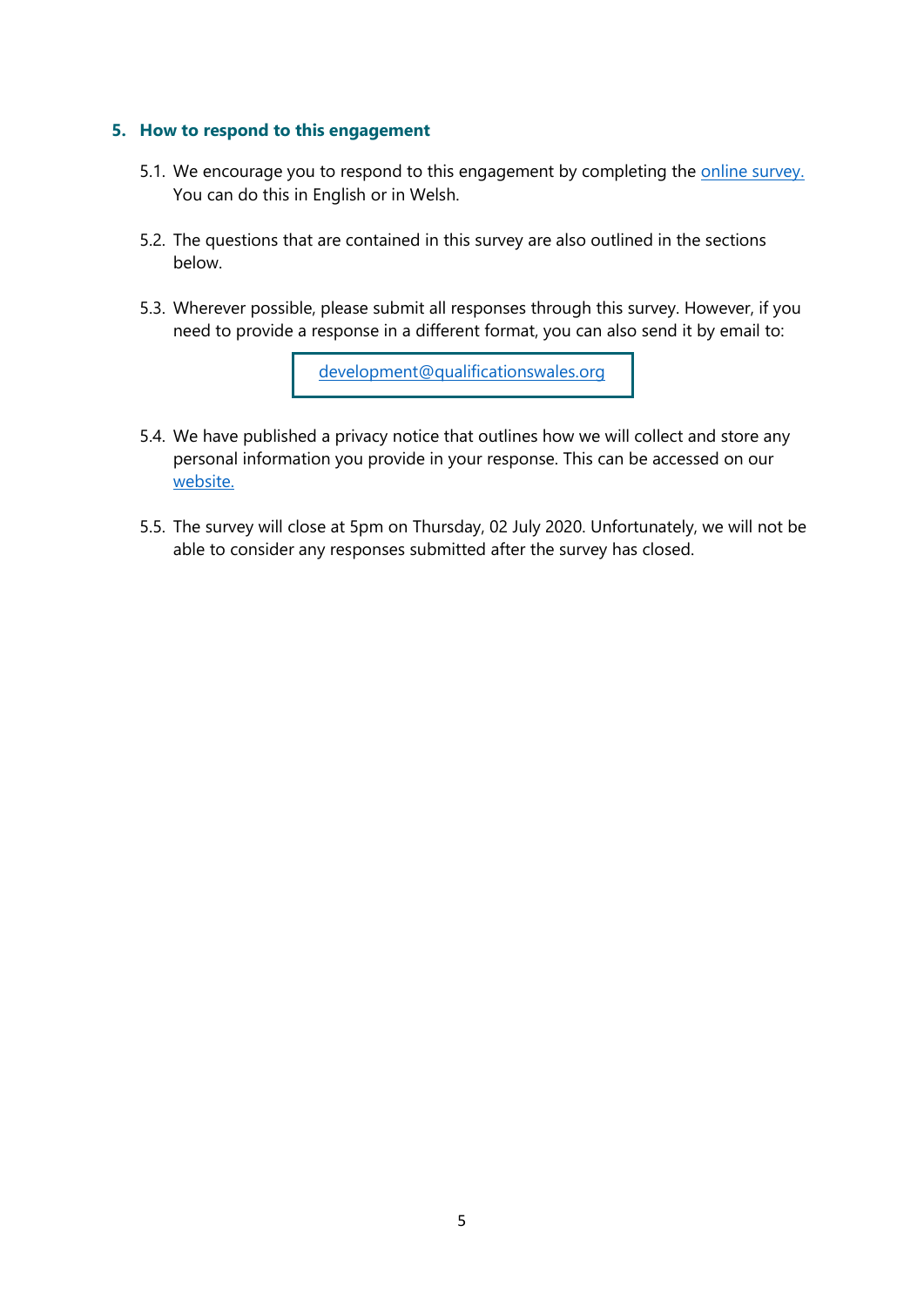# <span id="page-7-0"></span>**6. Proposals**

- 6.1. In the following sections we set out our proposals for each of the four units summarised in the above table (page 4).
- 6.2. For each unit, we ask specific questions.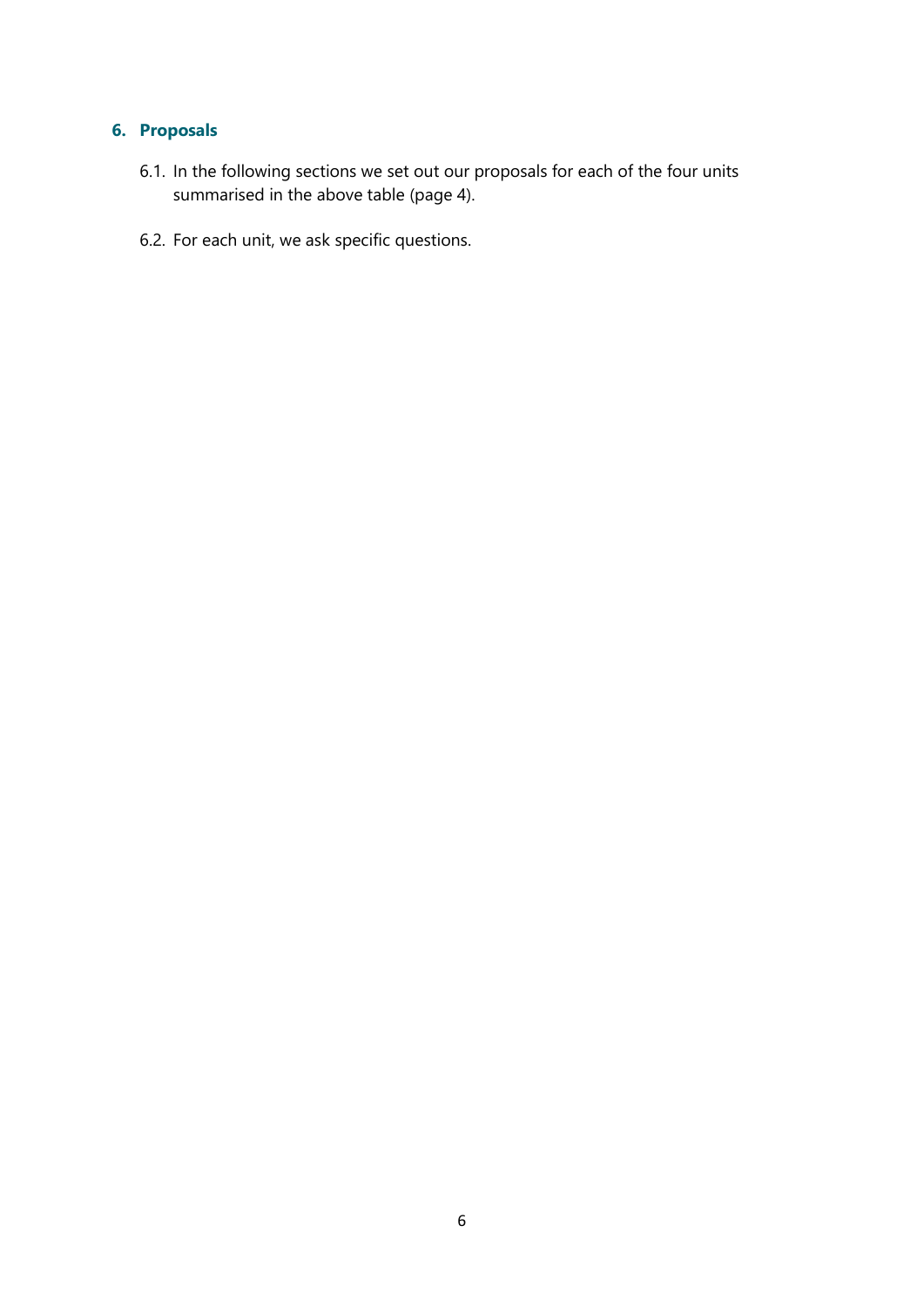# <span id="page-8-0"></span>**7. Unit 1: Innovation in Digital Technology**

- 7.1. We propose that this unit is assessed by examination.
- 7.2. We propose that this unit should account for half of the first year of study of this qualification.
- 7.3. The table below sets out the high-level topics we propose to include in our requirements for this unit, as well as some of the content that must be included.
- 7.4. An awarding body would be able to use these requirements to develop detailed content to include in the specification for the qualification.

| <b>AS LEVEL UNIT 1: Innovation in Digital Technology Systems</b>                                                                                                     |                                                                                                                                                     |  |  |
|----------------------------------------------------------------------------------------------------------------------------------------------------------------------|-----------------------------------------------------------------------------------------------------------------------------------------------------|--|--|
| <b>Learning areas</b>                                                                                                                                                | <b>Required content</b>                                                                                                                             |  |  |
| Knowledge and understanding of<br>information systems in contemporary and<br>emerging contexts and how they are used<br>by individuals and organisations, including: |                                                                                                                                                     |  |  |
| Connected systems and smart devices                                                                                                                                  | Principles and uses of internet of things,<br>such as in:<br>domestic settings<br>$\bullet$<br>manufacturing<br>$\bullet$<br>the built environment. |  |  |
| User-centred design                                                                                                                                                  | User experience (UX).<br>$\bullet$<br>Development of human-computer<br>$\bullet$<br>interaction.                                                    |  |  |
| Artificial intelligence and robotics                                                                                                                                 | Development of artificial intelligence<br>$\bullet$<br>systems and robotics.<br>Applications, functions and potential<br>$\bullet$<br>uses.         |  |  |
| Social media                                                                                                                                                         | The functions, purposes and uses of social<br>media.                                                                                                |  |  |
| Digital technology life cycles                                                                                                                                       | Digital systems design.<br>$\bullet$<br>Approaches and methodologies.                                                                               |  |  |
| Relevant social, moral, ethical and legal dimensions should be explored to an                                                                                        |                                                                                                                                                     |  |  |

appropriate degree to enhance the content above.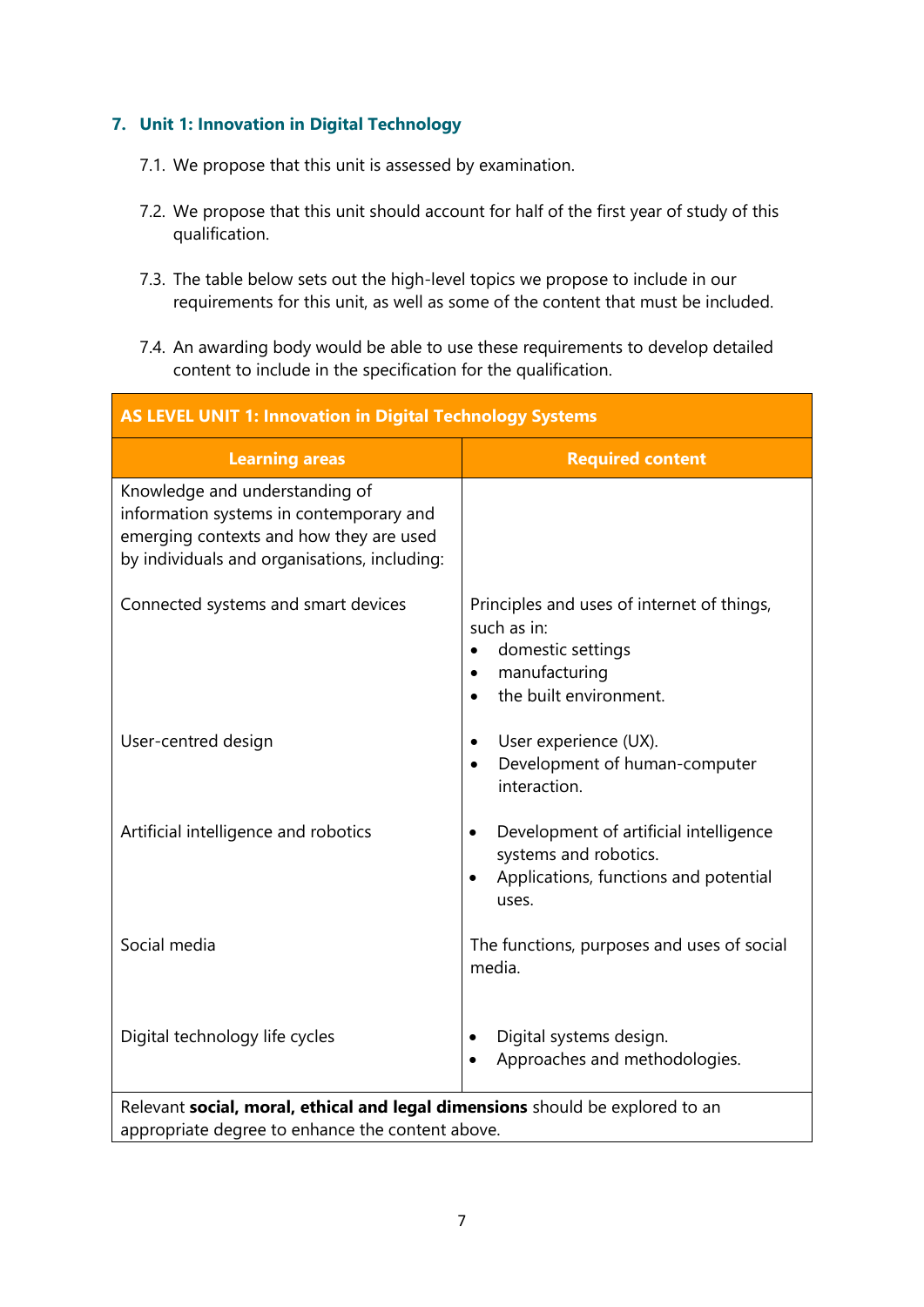### **Survey questions**

7.5. The questions we ask you to consider in relation to this unit are:

- a. To what extent do you agree that the proposed content is suitable to support learners in achieving the subject aims and objectives (identified on page 3)?
	- Strongly agree
	- Agree
	- Neither agree nor disagree
	- Disagree
	- Strongly disagree

Please explain your answer.

- b. Is examination a suitable method of assessment for the proposed content?
	- Yes
	- No

Please explain your answer.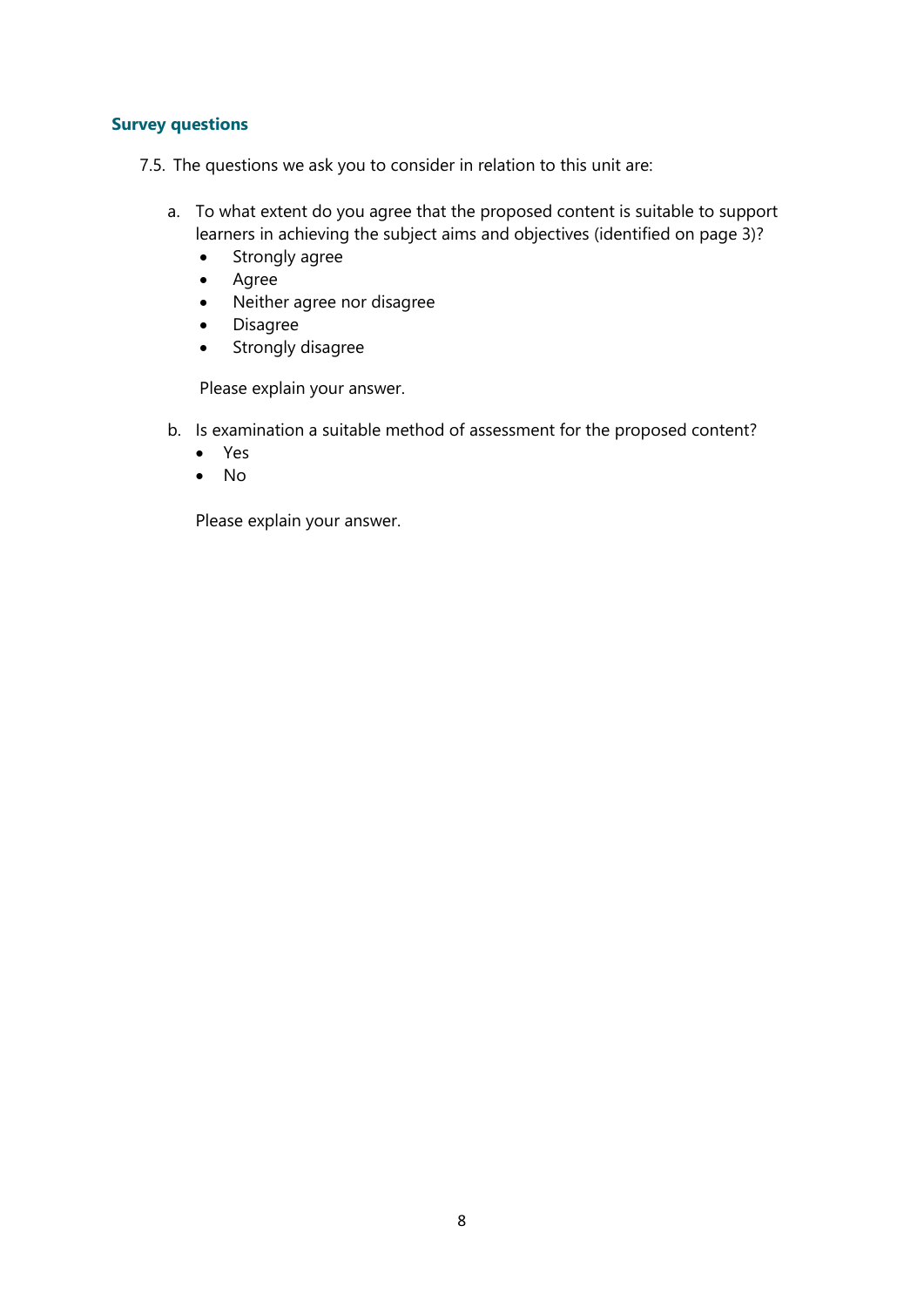## <span id="page-10-0"></span>**8. Unit 2: Creative Digital Practices**

- 8.1. We propose that this unit is assessed by a practical project undertaken in response to an annual brief set by the awarding body.
- 8.2. We propose that this unit should account for half of the first year of study of this qualification.
- 8.3. The table below sets out a broad outline for this unit.
- 8.4. We are considering the potential for learners and centres to be able to select from a range of tasks where the primary outcome is a digital product with a creative focus.
- 8.5. As part of this unit, we are considering the inclusion of producing animations and video games. We want to hear from stakeholders about:
	- the skills that should be assessed for each of these areas; *and*
	- the software which is available to centres for such tasks.
- 8.6. We also encourage stakeholders to suggest any other digital products with a creative focus that learners could develop in this unit. We would require any optional tasks to also be of comparable size and demand.

| AS LEVEL UNIT 2: Creative Digital Practices                                                                                 |                                                    |  |  |  |
|-----------------------------------------------------------------------------------------------------------------------------|----------------------------------------------------|--|--|--|
| <b>Learning areas</b>                                                                                                       | <b>Required content</b>                            |  |  |  |
| Knowledge, skills and understanding<br>required to produce a:                                                               |                                                    |  |  |  |
| Creative digital product (which could be an<br>animation, a video game or another digital<br>product with a creative focus) | Planning<br>٠<br>Design<br>Creation.               |  |  |  |
| Supported by project management skills                                                                                      | Action plans.<br>Flow charts.<br>Development logs. |  |  |  |
| To be assessed by <b>practical task</b> undertaken by learners in response to <b>an annual brief.</b>                       |                                                    |  |  |  |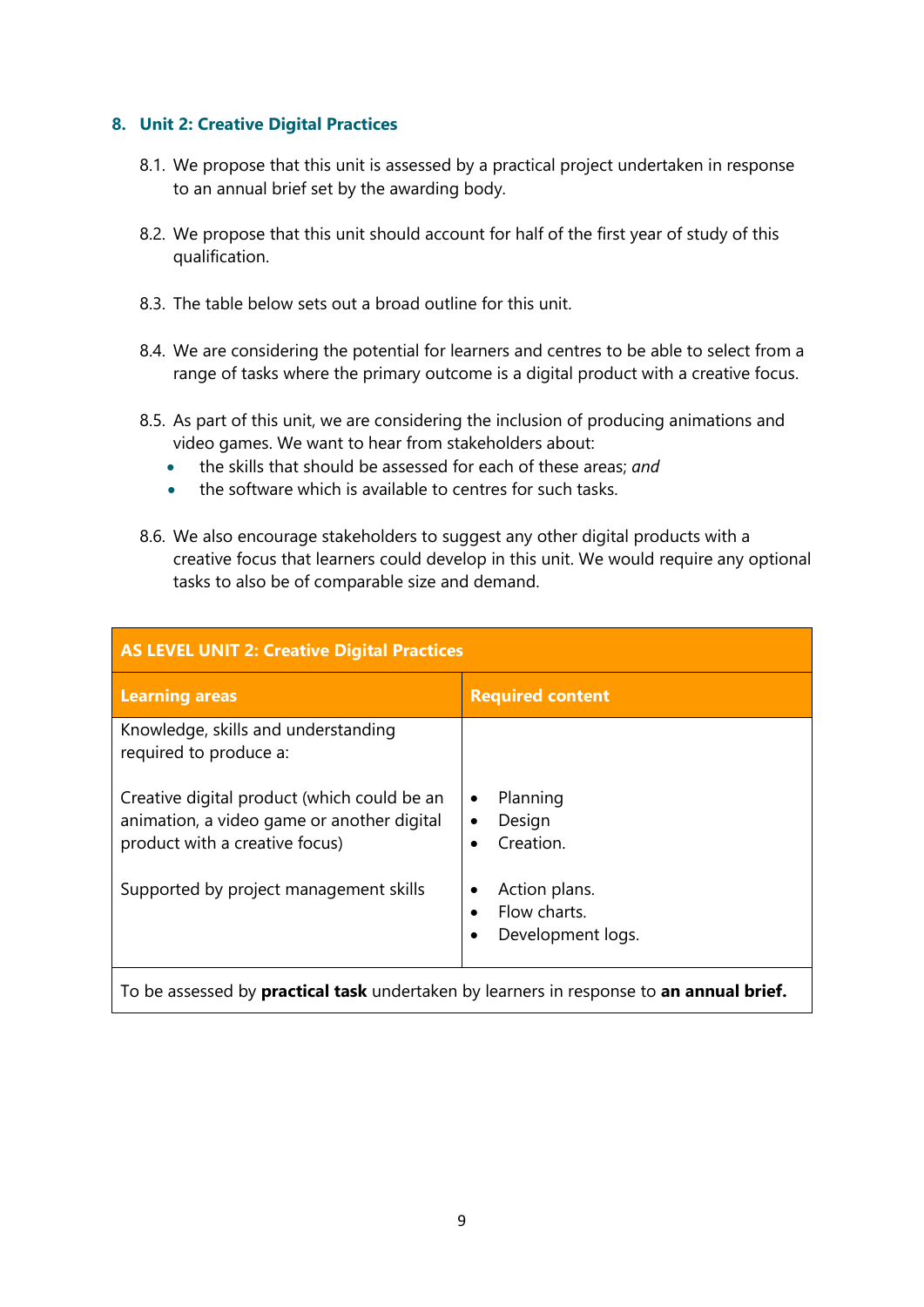### **Survey questions**

8.7. In this section we ask three sets of questions.

- a) For animations, we ask:
	- What digital skills should learners be able to demonstrate and be assessed on when developing an animation?
	- What software packages are available to centres to allow learners to demonstrate and be assessed on these skills?

*Please note that this question is optional.*

- b) For video games, we ask:
	- What digital skills should learners be able to demonstrate and be assessed on when developing a video game?
	- What software packages are available to centres to allow learners to demonstrate and be assessed on these skills?

*Please note that this question is optional.*

- c) We also ask stakeholders to describe any other digital products with a creative focus that could reasonably be offered to learners in this unit, asking them to identify:
	- The type of digital product;
	- The skills that should be demonstrated and against which learners should be assessed when creating this product;
	- The software packages that are available to centres to allow learners to demonstrate and be assessed against these skills.

*Please note that this question is optional.*

d) We also ask stakeholders to share any additional comments they have on our proposals for this unit.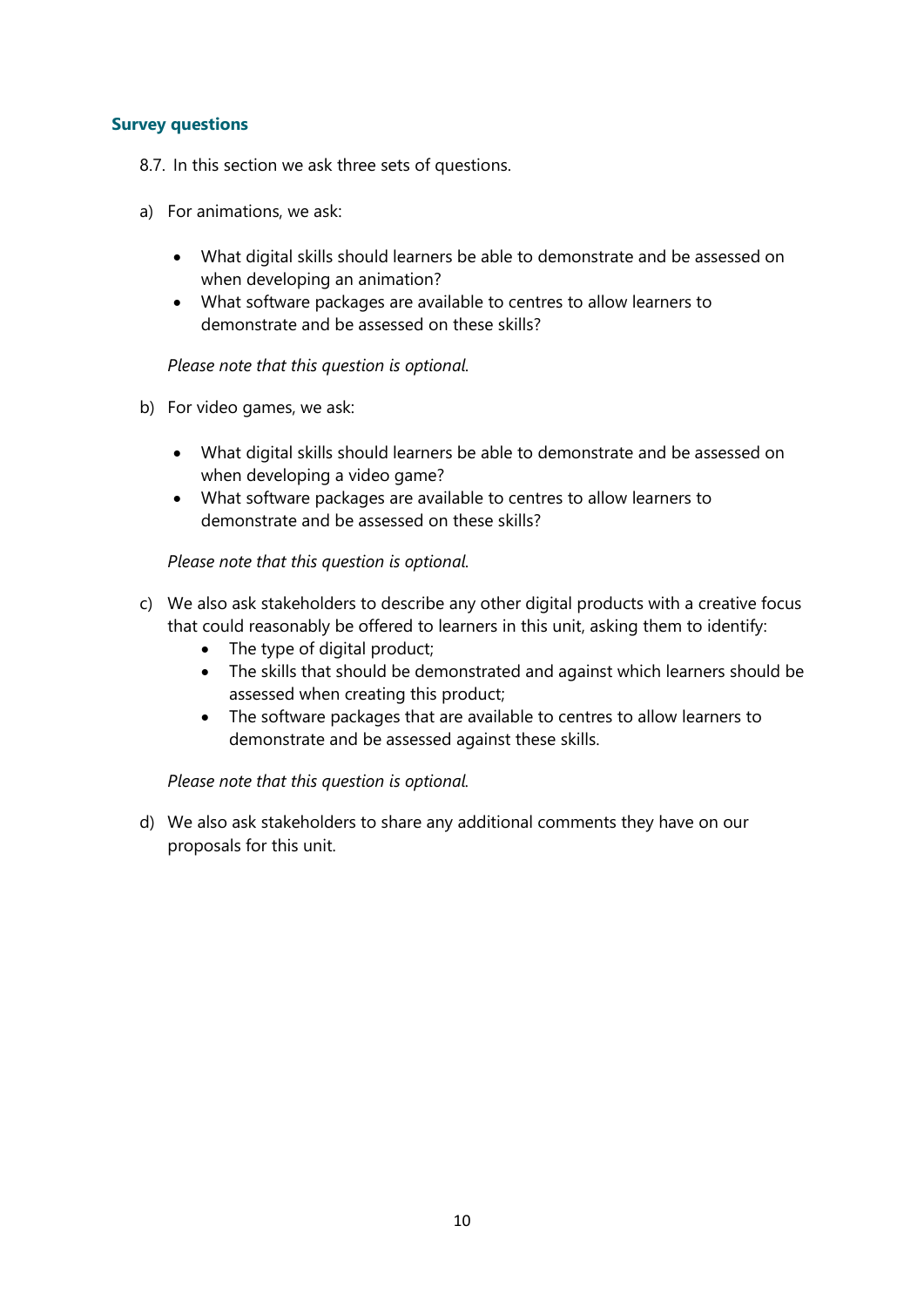# <span id="page-12-0"></span>**9. Unit 3: Connected Systems**

- 9.1. We propose that this unit is assessed by examination.
- 9.2. We propose that this unit should account for half of the final year of study of this qualification.
- 9.3. The table below sets out the high-level topics we propose to include in our requirements for this unit, as well as some of the content that must be included.
- 9.4. An awarding body would be able to use these requirements to develop detailed content to include in the specification for the qualification.

| <b>A2 LEVEL UNIT 3: Connected Systems</b>                                                                                                           |                                                                                               |  |  |  |
|-----------------------------------------------------------------------------------------------------------------------------------------------------|-----------------------------------------------------------------------------------------------|--|--|--|
| <b>Learning areas</b>                                                                                                                               | <b>Required content</b>                                                                       |  |  |  |
| Knowledge and understanding of the ways<br>in which digital systems, and the people<br>and organisation that use them, are<br>connected, including: |                                                                                               |  |  |  |
| Data                                                                                                                                                | Collection.<br>Storage.<br>Analysis.<br>Use.                                                  |  |  |  |
| Cyber security                                                                                                                                      | Threats and vulnerabilities.<br>Cyber security resilience controls.<br>Social engineering.    |  |  |  |
| Networking                                                                                                                                          | Digital network communications and<br>data transmission.<br>Mobile technologies.<br>$\bullet$ |  |  |  |
| Relevant social, moral, ethical and legal dimensions should be explored to an<br>appropriate degree to enhance the content above.                   |                                                                                               |  |  |  |
| Learners should develop skills in communicating, evaluating and analysing digital<br>technology concepts through extended written responses.        |                                                                                               |  |  |  |
| To be assessed by examination.                                                                                                                      |                                                                                               |  |  |  |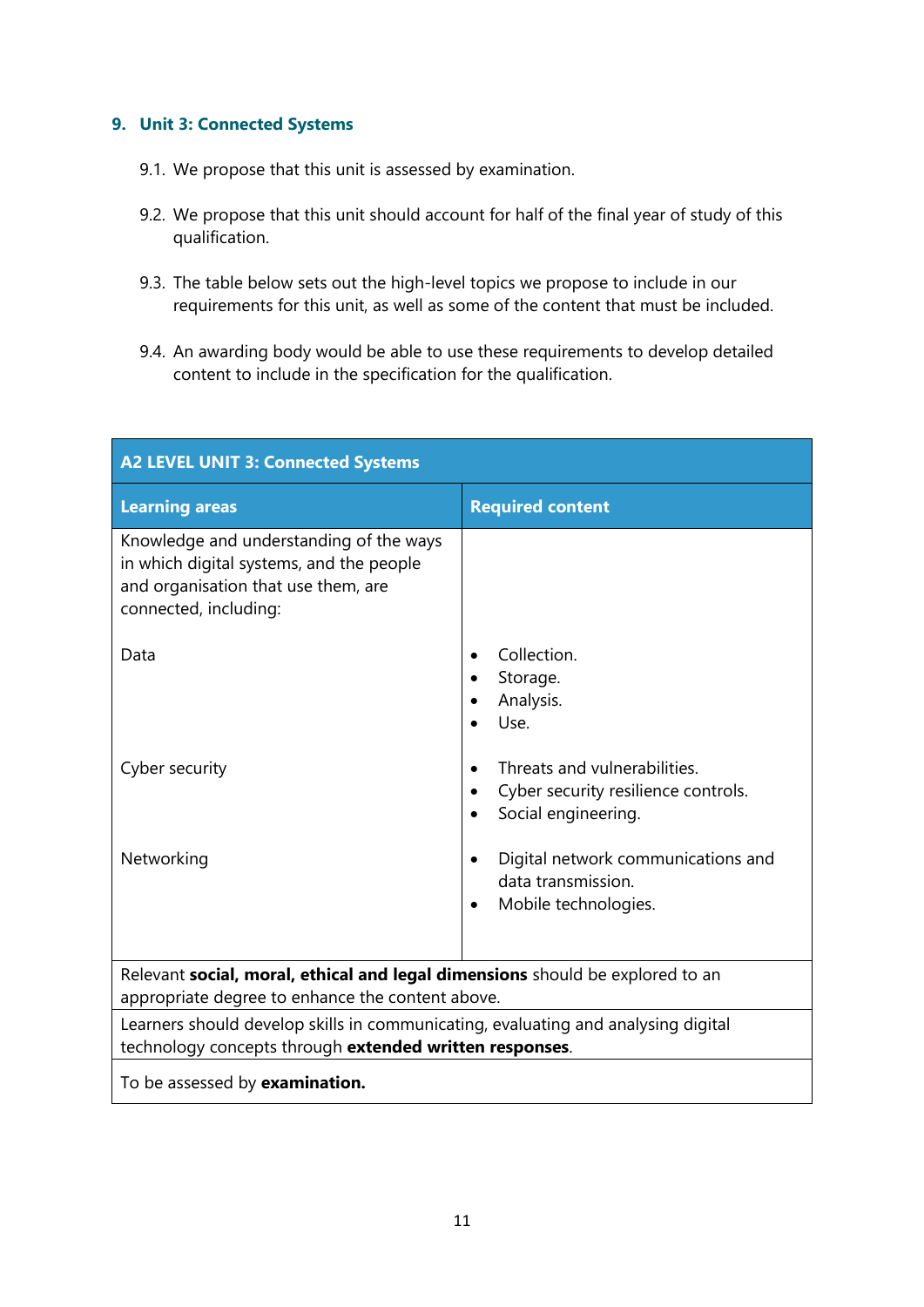### **Survey questions**

9.5. The questions we ask you to consider in relation to this unit are:

- a) To what extent do you agree that the proposed content is suitable to support learners in achieving the subject aims and objectives (identified on page 3)?
- Strongly agree
- Agree
- Neither agree nor disagree
- Disagree
- Strongly disagree

Please explain your answer.

- b) Is examination a suitable method of assessment for the proposed content?
- Yes.
- $\bullet$  No.

Please explain your answer.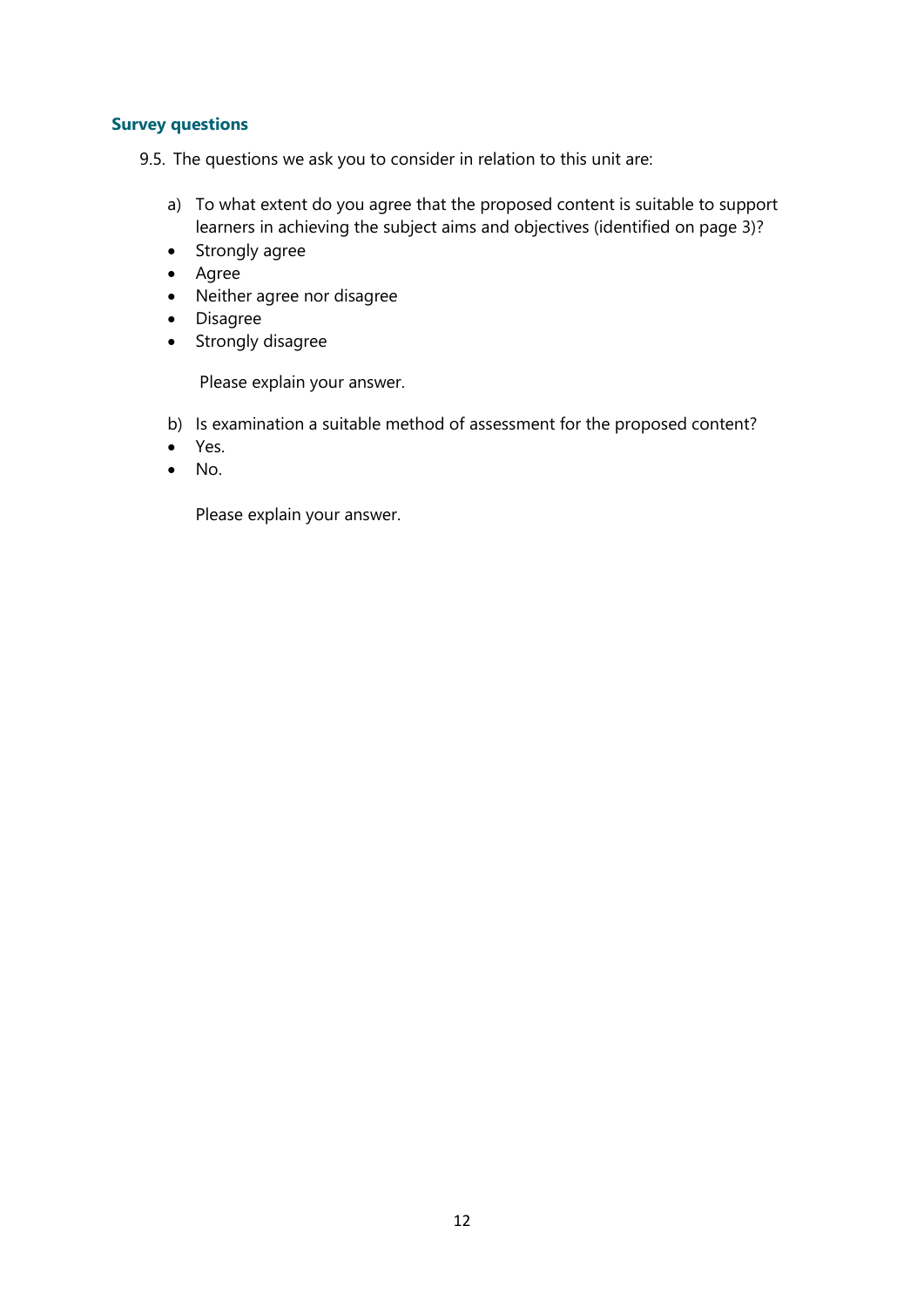#### <span id="page-14-0"></span>**10. Unit 4: Digital Solutions**

- 10.1. We propose that this unit is assessed by a practical task undertaken by the learner.
- 10.2. We propose that this unit should account for half of the final year of study of this qualification.
- 10.3. In this unit, we propose that learners research, plan, design and develop a digital solution to a problem faced by an organisation.
- 10.4. In this engagement, we want to hear from stakeholders about the range of digital products that A level learners could create in this task (including the form of such products).
- 10.5. We also want to hear stakeholders' views on whether learners should, at the outset of the project, be provided with a brief set by the awarding body.

### **Survey questions**

- 10.6. In this section we ask two sets of questions.
	- a) Firstly, we ask:
	- Which digital product(s) should the qualification allow learners to create to solve a problem faced by an organisation?
	- For each digital product you identify, what digital skills should the A level qualification require learners to demonstrate?
	- For each digital product you identify, what software packages are available to centres to allow learners to demonstrate these skills?

*Please note that the survey will allow you to suggest up to three types of digital product (as well as the relevant skills and software).*

- b) At the outset of the project, should learners be provided with a brief set by the awarding body?
- Yes
- $N<sub>0</sub>$

If no, please explain your answer.

c) We also ask stakeholders to share any additional comments they have on our proposals for this unit.